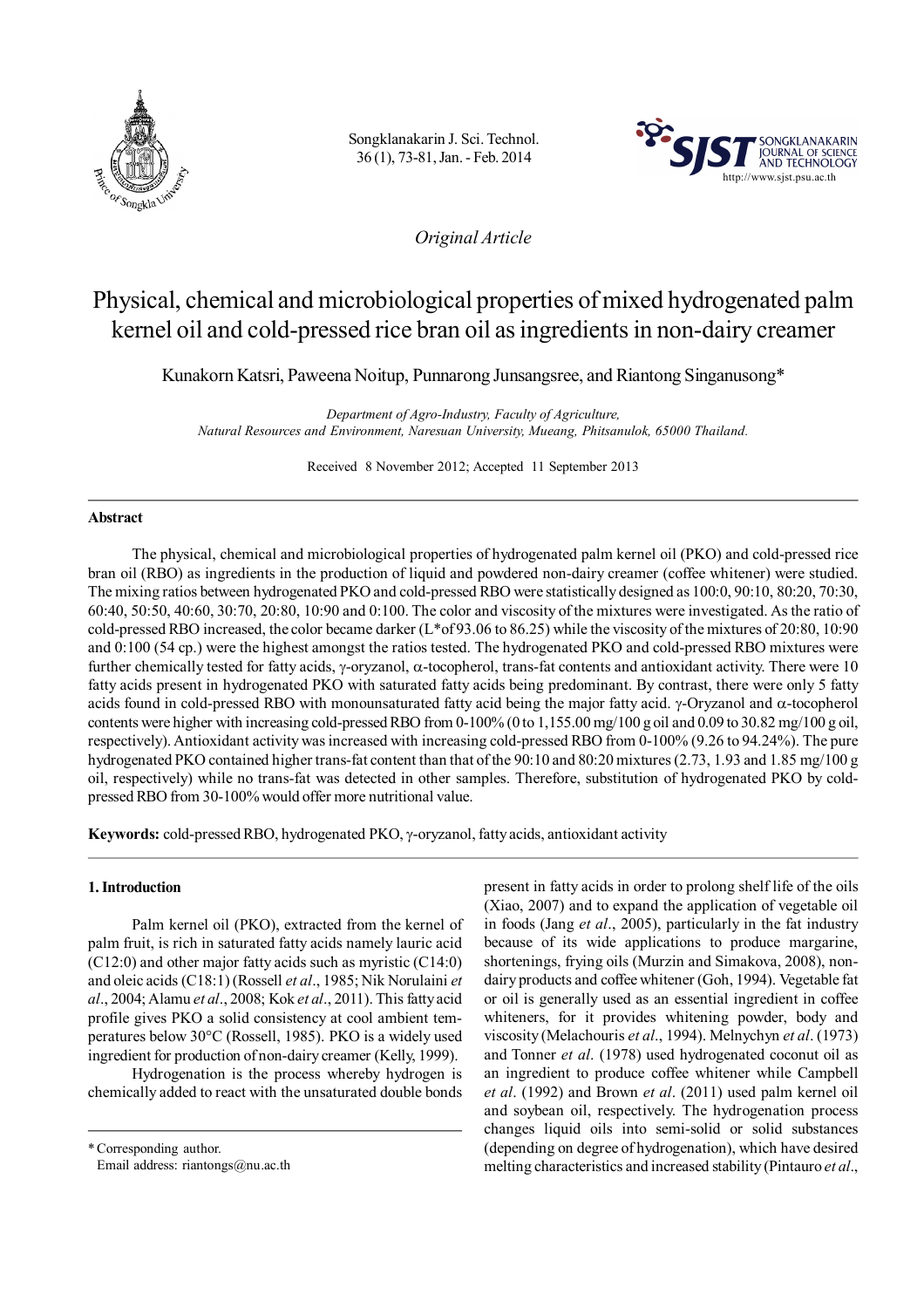2005). As hydrogenated oil contains mostly saturated fatty acids, it is more stable and does not become rancid as quickly as unhydrogenated oil. However, the hydrogenation process also changes cis-isomer to trans-isomer in the oils. This trans-fat is reportedly a contributor to heart disease and cancer (Mensink and Kata, 1990; Ascherio *et al*., 1999; Fernendez *et al*., 2007). Furthermore, saturated fatty acids also contribute to high cholesterol levels in humans, heart disease and cancer (Yi *et al*., 2011). The substitution of a more nutritious oil is therefore desirable.

Rice bran oil (RBO), particularly cold-pressed RBO (Singanusong and Noitup, 2012) is a naturally rich source of valuable bioactive phytochemicals, most of which show promising significance in nutrition, pharmacy and cosmetics (Da Silva *et al*., 2005; Danielski *et al*., 2005). RBO is the oil extracted from the germ and inner hull of rice. It is notable for its high heat tolerance or smoke point of 213°C (415°F) reported by Watanapoon (2004) and 475°F or higher reported by Patel and Naik (2004). It has a mild flavor, making it suitable for high-temperature cooking methods such as stir frying and deep frying without thickening, smoking, foaming or breaking down (Patel and Naik, 2004). The bioactive phytochemicals in rice bran are the naturally-occurring antioxidants including tocopherols, tocotrienols,  $\gamma$ -oryzanol, lecithin and carotenoids (Chen and Bergman, 2005; Patel and Naik, 2004; Stoggl *et al.*, 2005), flavone tricin (Devi and Arumughan, 2007) and  $\alpha$ -octacosanol and squalene (Ha *et al*., 2006). The concentrations of tocopherols, tocotrienols (0.10–0.14%) and  $\gamma$ -oryzanol (0.9–2.9%) in RBO vary largely upon genetic and environmental factors (Diack and Saska, 1994; Lloyd *et al*., 2000; Patel and Naik, 2004).

The antioxidants of RBO have a potential use as additives to improve the storage stability of foods (Nanua *et al*., 2000; Kim and Gerber, 2001; Chen and Bergman, 2005). -Oryzanol is a substance found in high quantity only in RBO, and it has the potential to reduce LDL cholesterol (Lichenstein *et al*., 1994; Gerhardt and Gallo, 1998), protect from chronic disease caused by high cholesterol levels (Seetharamasah and Chandrasekhara, 1989), inhibit platelet aggregation (Kaimal, 1999; Eitenmiller, 1997 as cited in Bucci *et al*., 2003), prevent coronary artery disease (Imsanguan *et al*., 2008), protect the skin from the sun burning and prevent wrinkles of the skin (Graf, 1992).

RBO has a very good balance in its fatty acid composition (Ghosh, 2007). Moreover, it is rich in essential fatty acids; linoleic acid (32-38%) and linolenic acid (1-2%). The fatty acid composition of RBO is mainly monounsaturated fatty acid (MUFA), accounting for 40% of total fat. This MUFA has been reported to reduce LDL cholesterol and increase HDL cholesterol (Ghosh, 2007).

Non-dairy creamer is the product that does not make from milk and has other fats than cream as ingredients or creamer that contains cream less than 30% (Ministry of Public Health, 2000). Most of non-dairy creamer is made from coconut and palm kernel oil, available as powdered, liquid and frozen forms (Herbst, 1995) and has the major role to

reduce color of coffee and tea and provides flavor (Gardiner, 1977).

The substitution of hydrogenated PKO with coldpressed RBO for the production of non-dairy creamer or coffee whitener could potentially provide the product with better and balanced nutritional properties and antioxidant activity. This is because cold-pressed RBO not only is rich in unsaturated fatty acids but also contains  $\gamma$ -oryzanol, tocopherols, tocotrienols which would also help to prolong shelf life of the product. The aim of this study was to investigate the properties of different mixing ratios between hydrogenated PKO and cold-pressed RBO.

#### **2. Materials and Methods**

#### **2.1 Materials**

Hydrogenated PKO and cold-pressed RBO were kindly supplied by Korn Thai Co., Ltd., Ratchaburi province, Thailand and Kiatsiri Pharmacy, Lopburi province, Thailand, respectively. The extraction of cold-pressed RBO followed the method described by Singanusong *et al*. (2010). Newly milled fine rice bran was pressed for crude oil using the cold press, screw type expeller with 1 hp motor. The crude oil was then filtered through a strainer with 1 mm in diameter, Whatman filter paper no.91, 1 mm filter with vacuum and then passed through a glass tube curling around 30 cm long, 50 watts UV lamp before passing through a magnetic field using permanent magnet for 4 h. Finally, cold-pressed RBO with the temperature lower than 60°C was obtained. Both hydrogenated PKO and cold-pressed RBO were kept in the refrigerator (4-8°C) before analysis. All other reagents and solvents were of analytical grade.

## **2.2 Degumming of cold-pressed RBO**

For cold-pressed RBO, an additional degumming step was needed before application. Briefly, 500 g cold-pressed RBO was mixed with 25 ml distilled water in a beaker and stirred for 20 min. The mixed sample was heated until reaching temperature of 80°C and then allowed to cool down to room temperature before centrifugation at 10,000 rpm for 1 h at 20°C (Chomyong, 2008; Singanusong and Noitup, 2009). The clear supernatant (cold-pressed, de-gummed RBO) was collected for further utilization.

## **2.3 Preparation of the mixtures of hydrogenated PKO and cold-pressed RBO**

The mixing ratios between hydrogenated PKO and cold-pressed RBO were 100:0 (pure hydrogenated PKO), 90:10, 80:20, 70:30, 60:40, 50:50, 40:60, 30:70, 20:80, 10:90 and 0:100 (pure cold-pressed RBO) v/v. The mixtures were prepared by completely melting the hydrogenated PKO at 60-70°C. After standing at room temperature for 5 min, hydrogenated PKO was mixed with cold-pressed RBO at the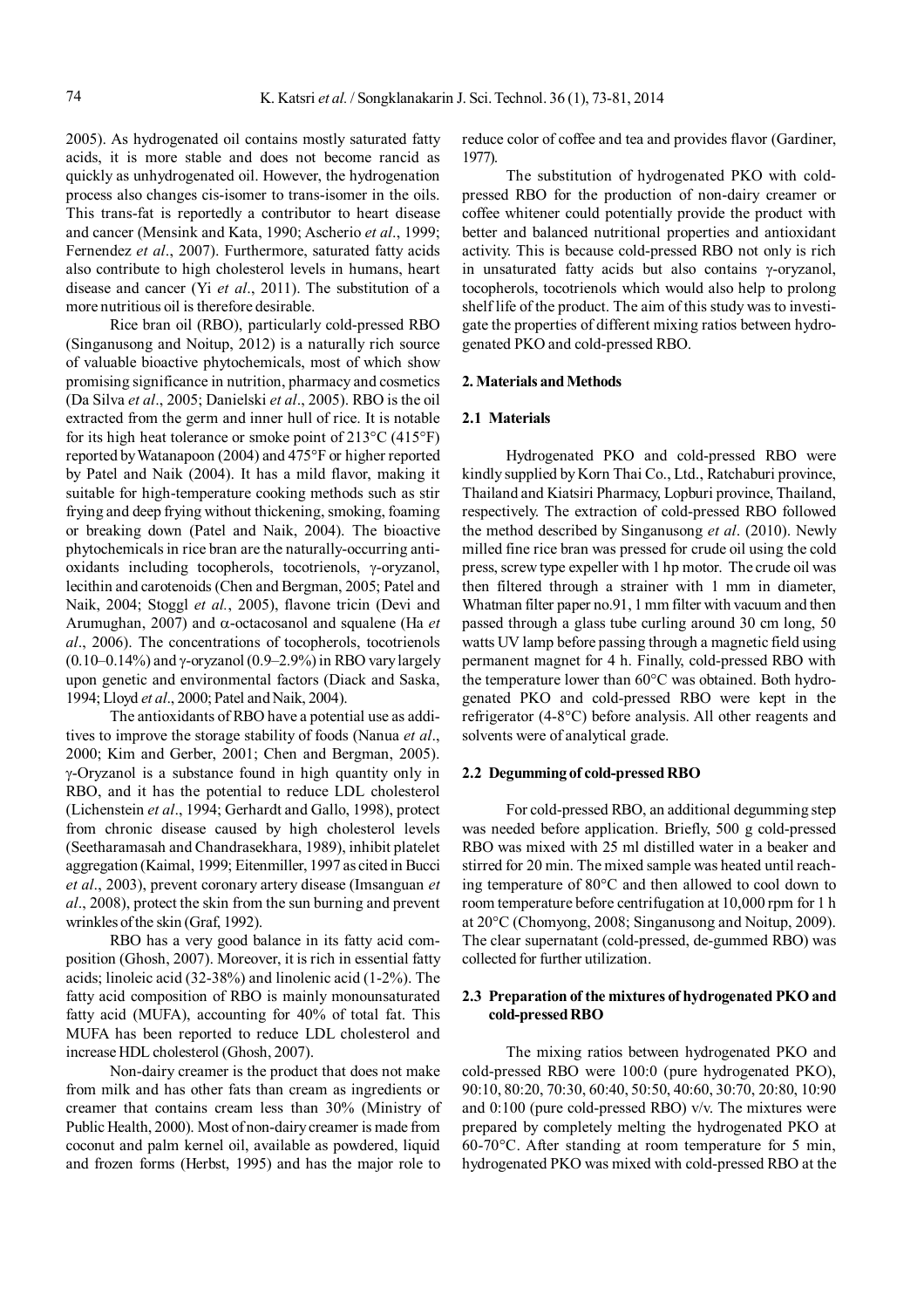above mixing ratios and stirred by a magnetic bar at a medium speed for 5 min before analyzing.

#### **2.4 Determination of viscosity and color**

Viscosity was determined by Brookfield VISCOMETER model DV III RHEOMETER S/N R40020E (Scientific Promotion Co., Ltd., Switzerland). Color (L\*, a\* and b\*) was determined by Color Reader model CR-10 (Konica Minolta Sensing Inc., Osaka, Japan).

## **2.5 Determination of fatty acids, -oryzanol, trans-fat and -tocopherol**

Fatty acid profile and trans-fat contents were determined according to the modified methods of the Compendium of Methods for Food Analysis (2003);  $\gamma$ -oryzanol content was determined according to the modified methods of Azrina *et al.* (2008); and  $\alpha$ -tocopherol content was determined according to the modified methods of Qiana and Sheng (1998).

#### **2.6 Statistical analysis**

The experimental design used was a Completely Randomized Design (CRD). All treatments were analyzed in duplicates. Data were statistically analyzed by ANOVA. Differences in means were analyzed using Duncan's Multiple Range Test (DMRT) at 95% confidence level.

#### **3. Results and Discussion**

#### **3.1 Viscosity and color of the oils and blends**

The properties of cold-pressed RBO were determined after the degumming step. Degumming is to remove natural gums present in the oil which could hinder their utilization in food products (Singanusong *et al*., 2010). The viscosity and color of hydrogenated PKO, cold-pressed RBO and their mixtures are shown in Table 1. The viscosities of the hydrogenated PKO:cold-pressed RBO mixtures of 100:0, 90:10, 80:20, 70:30 and 60:40 were 46 cp. (P>0.05) whereas the hydrogenated PKO:cold-pressed RBO mixtures of 50:50, 40:60 and 30:70 were 50 cp. (P>0.05). The samples with mixing ratios of hydrogenated PKO:cold-pressed RBO at 20:80, 10:90 and 0:100 had the highest viscosity (54 cp.)  $(P \le 0.05)$ . The results indicated that the viscosity of the mixtures was significantly increased  $(P \le 0.05)$  with increasing ratios of cold-pressed RBO. This could be due mainly to cold-pressed RBO still having some gum and wax which contributed to high viscous mixed oil (Hoed *et al*., 2010). In addition, as PKO had already been industrially degummed, dewaxed and refined, therefore, had low viscosity. Therefore, increasing ratio of cold-pressed RBO would result in increasing viscosity. The viscosity of the mixtures and even the pure cold-pressed RBO in this study was much lower than that found in cold-pressed RBO (78.60 cp.) reported by Jennings and Akoh (2010). This might be due to differences in measurement conditions, extraction and genetic and environmental factors.

The desirable range of viscosity of the oil for the production of non-dairy creamer can be varied depending upon types of oil used. As the formula of non-dairy creamer involves using of many ingredients including emulsifiers, texturizing agents, milk powder, sodium casienate, glucose syrup, appropriate synthetic color, flavor and water, the viscosity of the slurry can be adjusted appropriately before being spray dried.

Hydrogenated PKO was transparent light yellow while cold-pressed RBO was dark brown in color. This was mainly due to hydrogenated PKO had been through the

Color PKO:RBO  $L^*$  a<sup>\*</sup> b<sup>\*</sup> 100:0  $46^{\circ} \pm 1.14$   $93.06^{\circ} \pm 0.01$   $1.34^{\circ} \pm 0.05$   $4.26^{\circ} \pm 0.02$ 90:10  $46^{\circ} \pm 1.75$   $92.12^{\circ} \pm 0.03$   $0.80^{\circ} \pm 0.02$   $6.47^{\circ} \pm 0.04$ 80:20  $46^{\circ} \pm 1.10$   $91.22^{\circ} \pm 0.12$   $0.23^{\circ} \pm 0.01$   $9.14^{\circ} \pm 0.01$ 70:30  $46^{\circ} \pm 1.36$   $90.37^{\circ} \pm 0.02$   $0.01^{\circ} \pm 0.01$   $10.87^{\circ} \pm 0.02$ 60:40  $46^{\circ} \pm 1.05$   $89.63^{\circ} \pm 0.13$   $-0.20^{\circ} \pm 0.01$   $12.54^{\circ} \pm 0.01$ 50:50  $50^{\circ} \pm 1.30$   $88.96^{\circ} \pm 0.30$   $-0.45^{\circ} \pm 0.02$   $14.10^{\circ} \pm 0.02$ 40:60  $50^{\circ} \pm 1.20$   $88.48^{\circ} \pm 0.30$   $-0.53^{\circ} \pm 0.01$   $15.00^{\circ} \pm 0.03$  $30:70$   $50^b \pm 1.52$   $88.19^f \pm 0.31$   $-0.66^h \pm 0.03$   $15.96^d \pm 0.01$ 20:80  $54^{\circ} \pm 1.25$   $87.66^{\circ} \pm 0.12$   $-0.75^{\circ} \pm 0.05$   $16.84^{\circ} \pm 0.04$  $10:90$   $54^{\degree}\pm1.10$   $86.65^{\degree}\pm0.25$   $-0.84^{\degree}\pm0.01$   $18.29^{\degree}\pm0.02$ 0:100  $54^{\degree} \pm 1.24$   $86.25^{\degree} \pm 0.30$   $-0.90^{\degree} \pm 0.01$   $19.02^{\degree} \pm 0.01$ Viscosity (cp.)

Table 1. Viscosity and color of hydrogenated PKO, cold-pressed RBO and their mixtures.

Means in the column with different superscripts are significantly different  $(P<0.05)$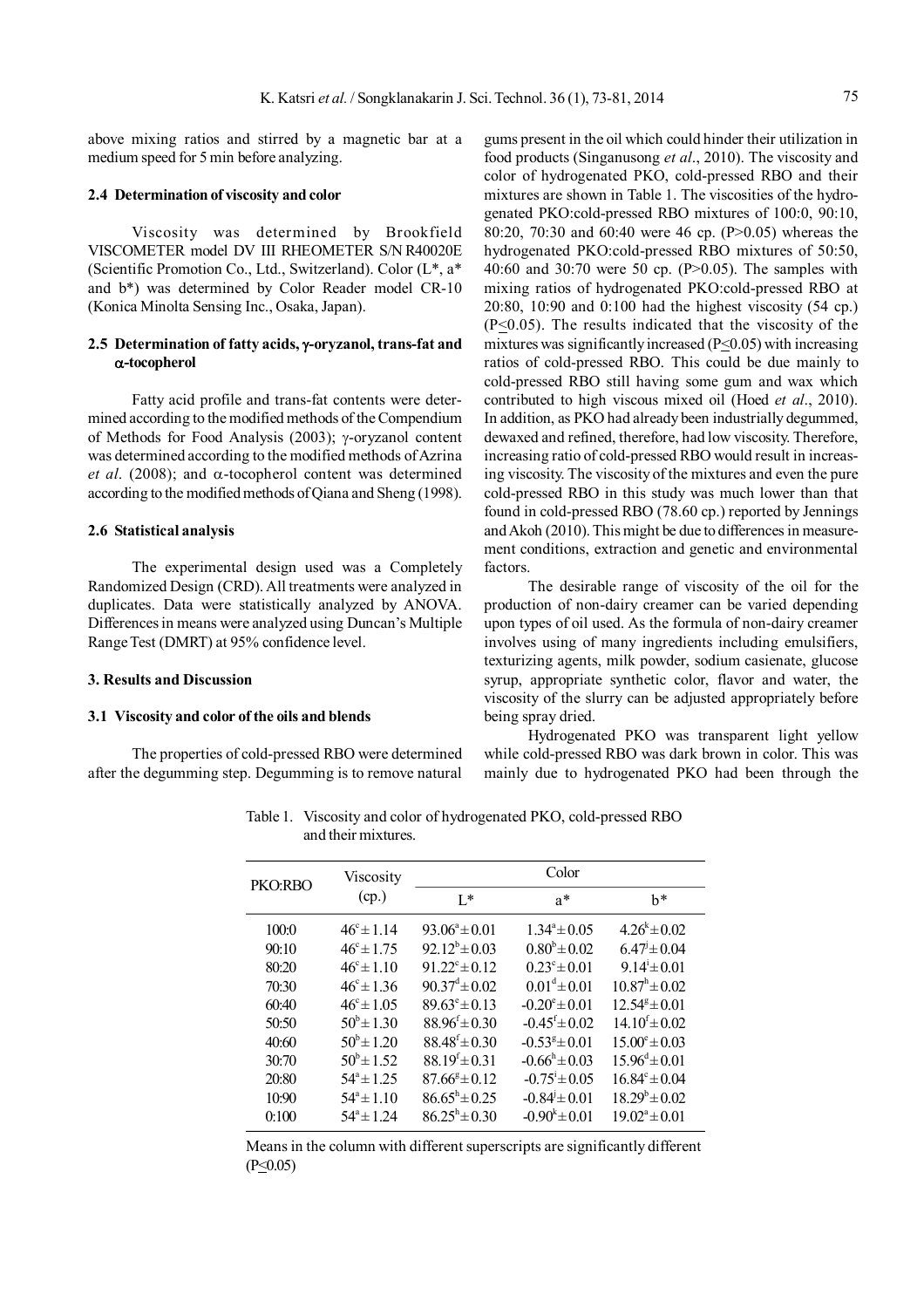process of bleaching and deodorization to remove color pigments and essentially all trace metals while cold-pressed RBO did not pass those processes (Ghosh, 2007; Chen *et al*., 2008; Hoed *et al*., 2010). By comparing the color of hydrogenated PKO and cold-pressed RBO to the Munsell Book of Color, it was found that level of color and brightness/ intensity of hydrogenated PKO was 5Y and 9/2, respectively, and for cold-pressed RBO it was 10R and 2.5/2, respectively. The lightness (L\*) of pure hydrogenated PKO (93.06) was higher than that of pure cold-pressed RBO (86.25) ( $P \le 0.05$ ) since it has been processed by refining, bleaching and deodorization. However, the L\* of cold-pressed RBO (86.25) in this present study was much higher than the values reported by Jennings and Akoh (2009) and Thanonkaew *et al*. (2012) which were 34.50 and 10.44, respectively. Due mainly to the dark brown color of cold-pressed RBO, as its ratio increased, the L\* and redness (a\*) significantly decreased while the yellowness (b\*) increased (P<0.05).

## **3.2 Profile of fatty acids**

The 10 fatty acids (FA) presented in hydrogenated PKO in descending order were lauric, stearic, myristic, palmitic, capric, caprylic, elaidic, oleic, arachidic and caproic acids. In contrast, the 5 FA found in cold-pressed RBO in descending order were oleic, linoleic, palmitic, stearic and linolenic acids, respectively (Tables 2 and 3), similar to those reported by Singanusong *et al.* (2010). The saturated fatty acid (SFA) composition of hydrogenated PKO, cold-pressed RBO and their mixtures is shown in Table 2. Hydrogenated PKO consisted of medium-chain (6:0-12:0) and long-chain FA (14:0-20:0) but cold-pressed RBO had only long-chain FA (16:0-18:0). These findings are consistent with those of Akpanabiatu *et al.* (2001) and Kok *et al.* (2011) for kernel of oil palm and the CODEXSTANDARD 210-1999 (Codex Alimentarius Commission, 2011) for palm kernel oil and Singanusong and Noitup (2012) for cold-pressed RBO. Lauric acid was the predominant SFA in hydrogenated PKO (45.48 g/100 g), therefore, the amount was slightly decreased with decreasing ratio of hydrogenated PKO. On the other hand, palmitic acid was the major SFA found in cold-pressed RBO  $(20.00 \text{ g}/100 \text{ g})$ , which was consistent with the findings of Chotimarkorn and Silalai (2008) (20.70g/100 g) but higher than that reported by Singanusong and Noitup (2012) (13.71 g/100 g). The total SFA decreased with increasing ratio of cold-pressed RBO. In contrast, the total unsaturated fatty acid (UFA) increased with decreasing ratio of hydrogenated PKO (Table 3). The major UFA found in cold-pressed RBO were oleic and linoleic acids; 44.30 and 30.80 g/100 g, respectively. The data were in agreement with findings of Chotimarkorn and Silalai (2008) who stated that oleic and linoleic acid contents in cold-pressed RBO were 44.10 and 28.10 g/ 100 g, respectively. However, the values were higher than those reported by Singanusong and Noitup (2012), who stated that oleic and linoleic acid contents in cold-pressed RBO were 27.18 and 21.62 g/100 g, respectively. The differences could be due to differences in genetic and environmental factors, time of harvest and extraction methods.

Pure hydrogenated PKO contained mainly SFA, a few monounsaturated fatty acids (MUFA) and no polyunsaturated fatty acids (PUFA) whereas pure cold-pressed RBO contained mainly MUFA, following by PUFA and SFA (Table 4). The increase in the ratio of cold-pressed RBO would increase the levels of MUFA and PUFA and decrease the levels of SFA in the mixtures. This was also obviously evident by changing the Polyunsaturated : Monounsaturated : Saturated fatty acids (PMS) ratio as shown in Table 4 and Figure 1.

|         | Content $(g/100 g)$ |                    |                   |                      |                     |                      |                     |                      |                      |
|---------|---------------------|--------------------|-------------------|----------------------|---------------------|----------------------|---------------------|----------------------|----------------------|
| PKO:RBO | Caproic<br>(C6:0)   | Caprylic<br>(C8:0) | Capric<br>(C10:0) | Lauric<br>(C12:0)    | Myristic<br>(C14:0) | Palmitic<br>(C16:0)  | Stearic<br>(C18:0)  | Arachidic<br>(C20:0) | Total<br>(g/100 g)   |
| 100:0   | 0.13                | $3.52^{\circ}$     | $3.57^{\circ}$    | $45.48^{\circ}$      | $12.01^a$           | $6.86^{k}$           | $19.80^{\circ}$     | 0.15                 | $91.52^a$            |
| 90:10   | $\boldsymbol{0}$    | 2.19 <sup>d</sup>  | $3.40^{b}$        | $43.75^{b}$          | $11.88^{b}$         | $8.94^{j}$           | 14.61 <sup>b</sup>  | $\theta$             | $84.77^{b}$          |
| 80:20   | $\boldsymbol{0}$    | $3.20^{b}$         | $3.28^{\circ}$    | $39.07^{\circ}$      | 10.86 <sup>c</sup>  | $10.11^{i}$          | $13.93^\circ$       | $\boldsymbol{0}$     | $80.45^{\circ}$      |
| 70:30   | $\boldsymbol{0}$    | 2.28 <sup>c</sup>  | $2.70^{\rm d}$    | $33.55^d$            | $9.57^{\rm d}$      | 11.64 <sup>h</sup>   | $13.83^{d}$         | $\theta$             | $73.57$ <sup>d</sup> |
| 60:40   | $\boldsymbol{0}$    | 1.07 <sup>g</sup>  | 2.19 <sup>e</sup> | $29.59^{\circ}$      | 8.69 <sup>e</sup>   | $13.39^{\text{g}}$   | $11.98^e$           | $\theta$             | $66.91^e$            |
| 50:50   | $\boldsymbol{0}$    | $1.53^{\rm f}$     | 2.01 <sup>f</sup> | $26.45$ <sup>f</sup> | $7.51^{\rm f}$      | $14.48$ <sup>f</sup> | $9.75$ <sup>f</sup> | $\boldsymbol{0}$     | $61.73$ <sup>f</sup> |
| 40:60   | $\theta$            | $1.81^\circ$       | 1.92 <sup>g</sup> | $23.28^{\rm g}$      | 6.54 <sup>g</sup>   | $16.24^e$            | $7.63^{\rm g}$      | $\theta$             | $57.42^8$            |
| 30:70   | $\boldsymbol{0}$    | 0.86 <sup>h</sup>  | $1.17^h$          | $15.12^h$            | $4.63^h$            | 17.59 <sup>d</sup>   | 7.17 <sup>h</sup>   | $\theta$             | $46.54^h$            |
| 20:80   | $\boldsymbol{0}$    | $\Omega$           | $0.62^{\circ}$    | $9.57$ <sup>1</sup>  | $3.44^{\circ}$      | $19.99^{\circ}$      | $5.72^{i}$          | $\theta$             | 39.34'               |
| 10:90   | $\boldsymbol{0}$    | $\Omega$           | $0.42^{j}$        | 5.47 <sup>j</sup>    | 2.06                | $21.58^{\circ}$      | $3.54^{\circ}$      | $\theta$             | 33.07                |
| 0:100   | $\boldsymbol{0}$    | $\theta$           | $\boldsymbol{0}$  | $\boldsymbol{0}$     | $\boldsymbol{0}$    | 21.00 <sup>b</sup>   | 2.50 <sup>k</sup>   | $\boldsymbol{0}$     | 23.50 <sup>k</sup>   |

Table 2. Composition of saturated fatty acids of hydrogenated PKO, cold- pressed RBO and their mixtures.

Means in the column with different superscripts are significantly different (P<0.05)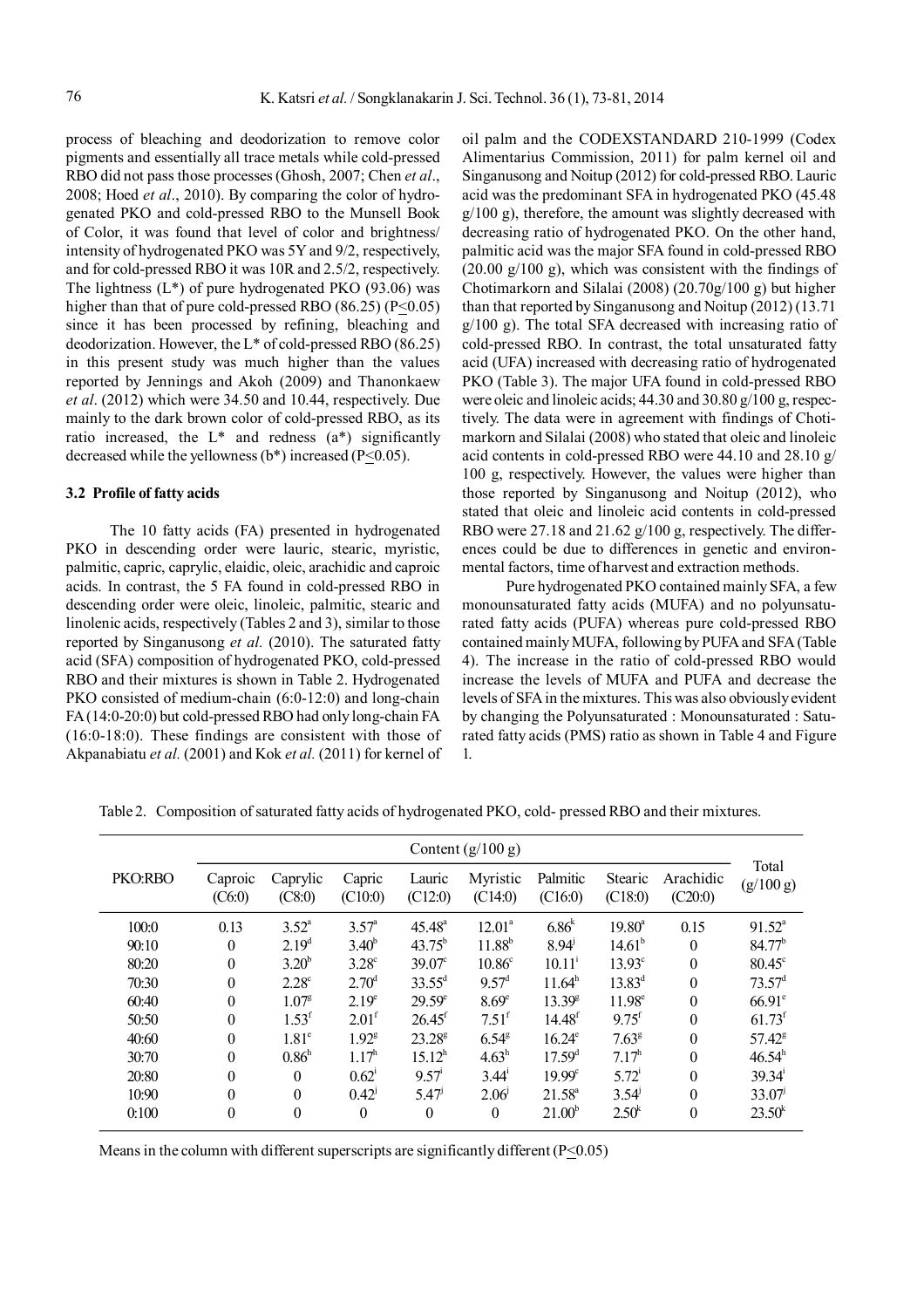|         |                           | Total                     |                          |                      |                    |
|---------|---------------------------|---------------------------|--------------------------|----------------------|--------------------|
| PKO:RBO | Elaidic<br>(C18:1, trans) | Oleic<br>$(C18:1, cis-9)$ | Linoleic<br>(C18:2, cis) | Linolenic<br>(C18:3) | (g/100g)           |
| 100:0   | $2.61^{\circ}$            | $1.45^k$                  | $\theta$                 | $\theta$             | 4.06 <sup>k</sup>  |
| 90:10   | $1.93^{b}$                | $5.92^{j}$                | $2.98^{\mathrm{J}}$      | $\theta$             | $10.83^{\circ}$    |
| 80:20   | $1.85^{\circ}$            | $8.31^{i}$                | $4.98^{\rm i}$           | $\theta$             | 15.14 <sup>1</sup> |
| 70:30   | $\Omega$                  | $13.82^h$                 | 8.21 <sup>h</sup>        | $\theta$             | 22.03 <sup>h</sup> |
| 60:40   |                           | $1741^{\circ}$            | $11.27^{\rm g}$          | $\Omega$             | $28.68^{\rm g}$    |
| 50:50   |                           | 20.11 <sup>f</sup>        | 13.76 <sup>f</sup>       | $\Omega$             | $33.87^t$          |
| 40:60   |                           | $22.14^e$                 | $16.03^e$                | $\theta$             | $38.17^e$          |
| 30:70   |                           | $28.18^{d}$               | $20.86^{\rm d}$          | $\Omega$             | 49.04 <sup>d</sup> |
| 20:80   |                           | $32.07^{\circ}$           | $24.20^{\circ}$          | $\Omega$             | $56.27^{\circ}$    |
| 10:90   |                           | $35.31^{b}$               | $27.21^{b}$              | $\Omega$             | $62.52^b$          |
| 0:100   | 0                         | $44.30^a$                 | $30.80^a$                | 1.4                  | $76.50^{\circ}$    |

Table 3. Composition of unsaturated fatty acids of hydrogenated PKO, cold-pressed RBO and their mixtures.

Means in the column with different superscripts are significantly different (P<0.05)

Table 4. Unsaturated and saturated fatty acid contents and PMS ratio of hydrogenated PKO, cold-pressed RBO and their mixtures.

|         |                             | Unsaturated fatty acids     | Saturated               | PMS ratio     |  |
|---------|-----------------------------|-----------------------------|-------------------------|---------------|--|
| PKO:RBO | Polyunsaturated<br>(g/100g) | Monounsaturated<br>(g/100g) | fatty acids<br>(g/100g) |               |  |
| 100:0   | $\theta$                    | 4.06 <sup>k</sup>           | $91.52^{\circ}$         | 0:0.004:1     |  |
| 90:10   | 2.98 <sup>j</sup>           | $7.85^{j}$                  | $84.77^{b}$             | 0.035:0.092:1 |  |
| 80:20   | $4.98^{\rm i}$              | $10.16^{\circ}$             | $80.45^{\circ}$         | 0.061:0.126:1 |  |
| 70:30   | 8.21 <sup>h</sup>           | $13.82^h$                   | $73.57$ <sup>d</sup>    | 0.111:0.187:1 |  |
| 60:40   | $11.27^{\rm g}$             | $17.41^{\rm g}$             | $66.91^{\circ}$         | 0.168:0.260:1 |  |
| 50:50   | $13.76^{\rm f}$             | $20.11$ <sup>f</sup>        | $61.73$ <sup>f</sup>    | 0.222:0.325:1 |  |
| 40:60   | $16.03^e$                   | $22.14^e$                   | $57.42^8$               | 0.279:0.385:1 |  |
| 30:70   | $20.86^{\rm d}$             | $28.18^{d}$                 | $46.54^h$               | 0.448:0.605:1 |  |
| 20:80   | $24.20^{\circ}$             | $32.07^{\circ}$             | $39.34^{\mathrm{i}}$    | 0.615:0.815:1 |  |
| 10:90   | $27.21^{b}$                 | $35.31^{b}$                 | $33.07^{\circ}$         | 0.822:1.067:1 |  |
| 0:100   | $32.20^a$                   | $44.30^a$                   | 23.50 <sup>k</sup>      | 1.370:1.885:1 |  |

Means in the column with different superscripts are significantly different ( $P \le 0.05$ ) PMS ratio = Polyunsaturated : Monounsaturated : Saturated fatty acids ratio

## **3.3 Antioxidative compositions**

As shown in Figure 2,  $\gamma$ -oryzanol was only found in cold-pressed RBO, therefore, any mixtures that contained cold-pressed RBO would have  $\gamma$ -oryzanol (Figures 2a). Pure cold-pressed RBO had significantly the highest  $\gamma$ -oryzanol content (1,155 mg/100 g oil) and antioxidant activity (94,24%) (P<0.05) while pure hydrogenated PKO had no  $\gamma$ -oryzanol and significantly the lowest antioxidant activity (9.26%) (P<0.05). The  $\gamma$ -oryzanol content of cold-pressed RBO was the same as the value reported by Singanusong and Noitup (2012) (1,155 mg/100 g oil) but higher than the reported values of Thanonkaew *et al*. (2012) (203.00 mg/100 g oil) and Chotimarkorn and Silalai (2008) (49.58 mg/100 g oil).

The  $\alpha$ -tocopherol content increased with increasing ratio of cold-pressed RBO (Figure 2b); it was very low (0.09 mg/100 g oil) for hydrogenated PKO but much higher (30.82  $mg/100g$  oil) for cold-pressed RBO. The  $\alpha$ -tocopherol content of hydrogenated PKO was in the range of the values reported by the CODEXSTANDARD 210-1999 (Codex Alimentarius Commission, 2011) (Not Detected-4.4 mg/100 g oil), while the  $\alpha$ -tocopherol content of cold-pressed RBO was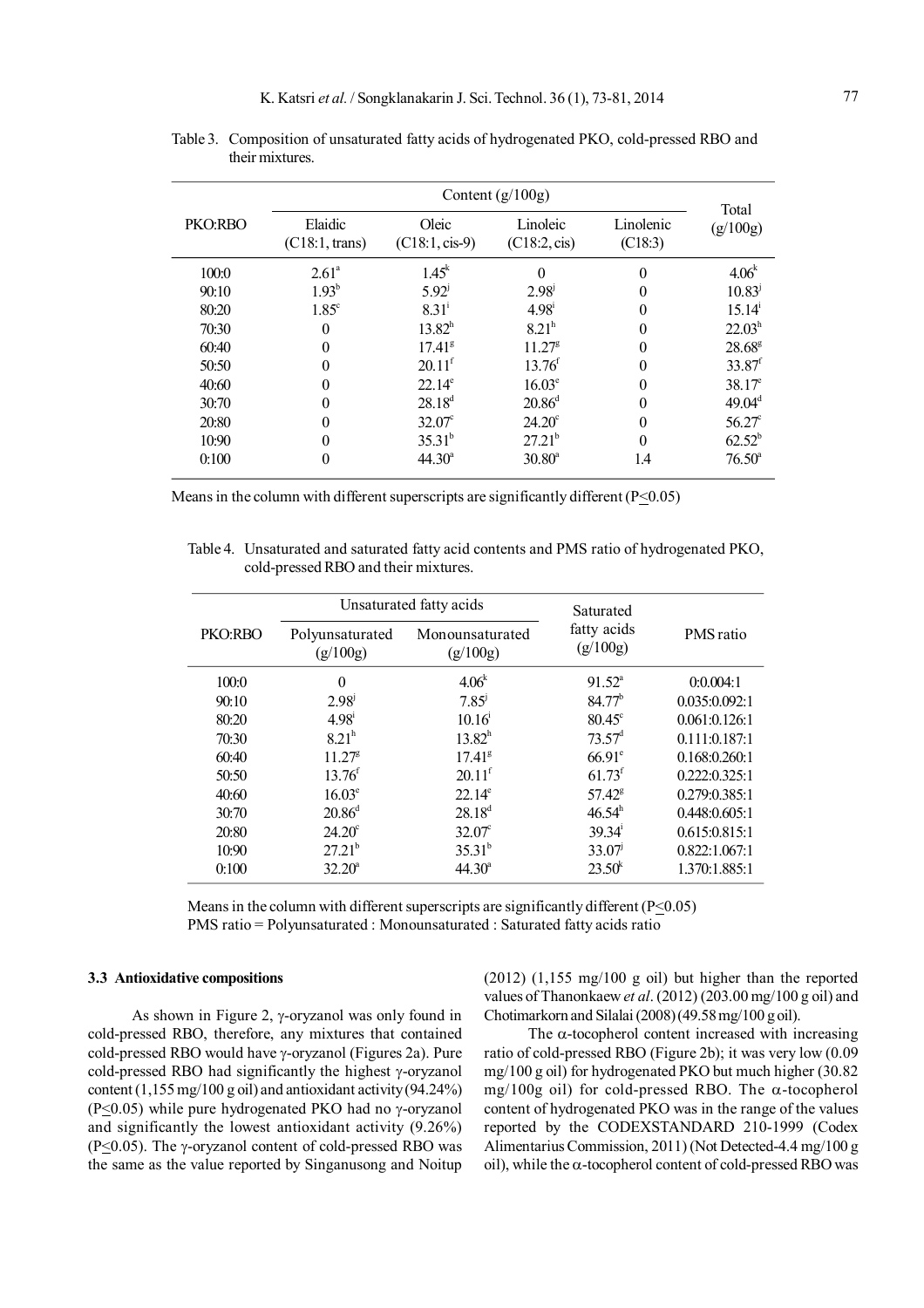

Figure 1. PMS ratio of fatty acid compositions in hydrogenated PKO, cold-pressed RBO and their mixtures.



Figure 2.  $\gamma$ -Oryzanol content (a),  $\alpha$ -tocopherol content (b) and antioxidant activity (c) of hydrogenated PKO, cold-pressed RBO and their mixtures.

higher than the reported value of Chotimarkorn and Silalai (2008) (6.91 mg/100 g oil) and the CODEXSTANDARD 210- 1999 (Codex Alimentarius Commission, 2011) (4.9-5.83 mg/ 100 g oil).

Pure hydrogenated PKO had the lowest antioxidant activity while pure cold-pressed RBO had the highest (P< 0.05). The antioxidant activity increased significantly  $(P<$ 0.05) with increasing ratio of cold-pressed RBO (Figure 2c). It could be obviously concluded that the high antioxidant activity of cold-pressed RBO was mainly from  $\gamma$ -oryzanol as the trend lines of both  $\gamma$ -oryzanol (Figure 2a) and antioxidant activity (Figure 2c) closely fit to the result lines. The trend line of  $\alpha$ -tocopherol did not well fit with the result line (Figure 2b). This might be due mainly to the fact that  $\alpha$ tocopherol content in the pure hydrogenated PKO and in the mixtures with 10-30% cold-pressed RBO was too low to be detected. Substitution of hydrogenated PKO by cold-pressed RBO from 40% would provide  $\alpha$ -tocopherol and  $\gamma$ -oryzanol and hence antioxidant activity. Thanonkaew *et al*. (2012) found that cold-pressed RBO had antioxidant activity of 30% which was much lower than the value (94.24%) found in this present study. Genetic and environmental factors as well as extraction and analytical methods would contribute to these differences.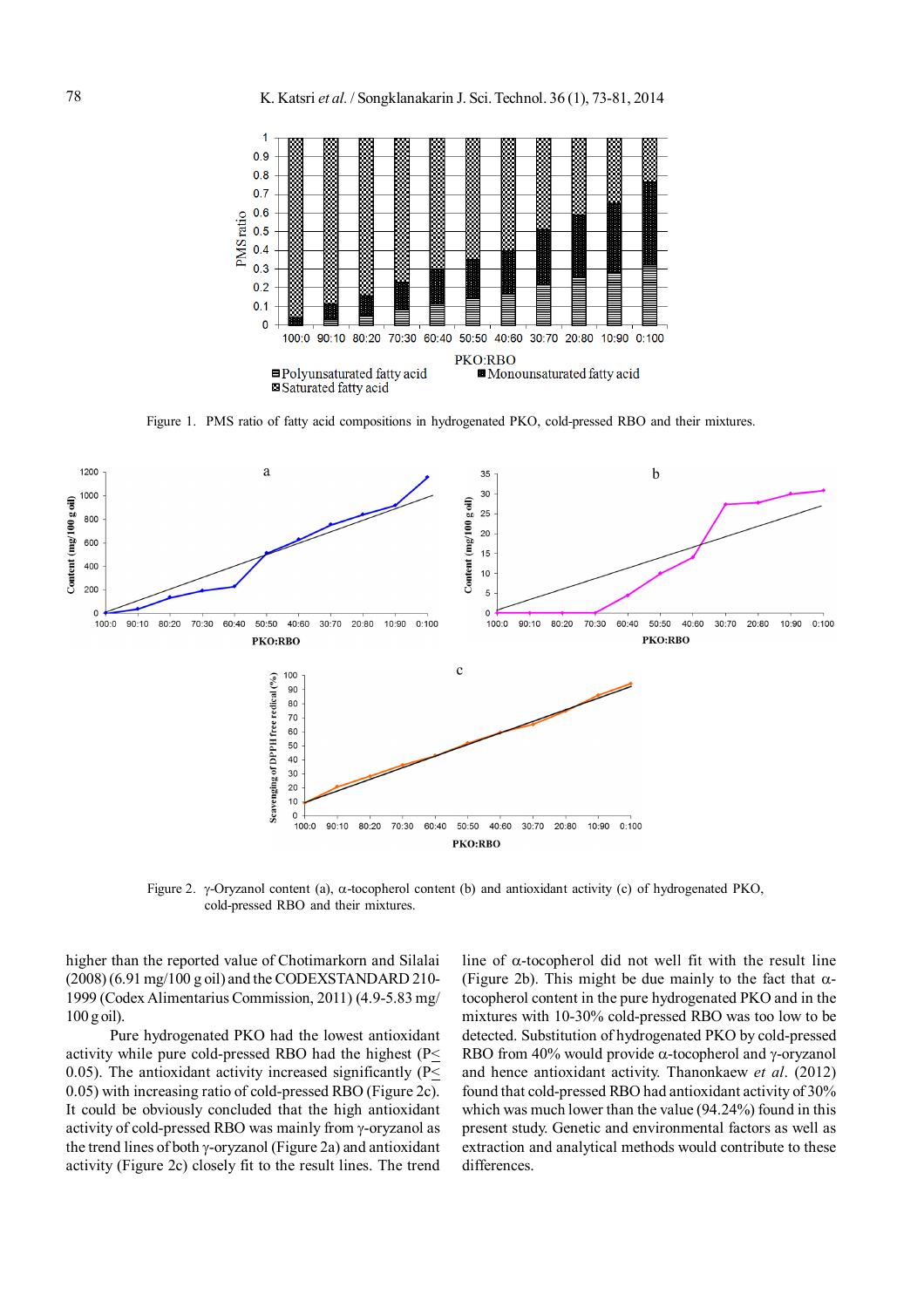#### **3.4 Trans-fat**

Pure hydrogenated PKO had the highest trans-fat content ( $P \le 0.05$ ) while pure cold-pressed RBO had no transfat. Trans-fat was only detected in the hydrogenated PKO: cold-pressed RBO mixtures of 100:0, 90:10 and 80:20 (2.73, 1.93 and 1.85 g/100 g oil, respectively), indicating that substitution of hydrogenated PKO by cold-pressed RBO at 30% would reduce the level of trans-fat, hence the blended oils would offer reduced health risk from trans-fat as it has been reported to be a contributor to heart disease and cancer (Mensink and Kata, 1990; Ascherio *et al*., 1999; Hu *et al.*, 2001; Fernendez *et al*., 2007). A 2% increase in trans-fat intake has been calculated to increase the risk of coronary heart disease by 23% (Mozaffarian *et al*., 2006). The main sources of trans-fat are partially hydrogenated oils. The trans-fat consumption from refined edible oils is not particularly large as small amount of trans-fat are found in refined edible oils due to the high temperatures used during the deodorization step (Ceriani and Meirelles, 2007; Tsuzuki *et al*., 2010). Hou *et al.* (2012) investigated trans-fat in edible oil in China. They found that the total trans-fat of soybean, rapeseed, sunflower and corn oils were 1.15, 1.37, 1.41 and 2.01 g/100 g, respectively. These values were lower than the levels found in this present study, except for corn oil which was higher than that of PKO:cold-pressed RBO mixtures of 90:10 and 80:20. The difference could be due to types of oil used and the PKO used in this study has been hydrogenated which could contribute to trans-fat formation. Tsuzuki *et al.* (2010) studied the formation of trans-fat in 6 kinds of commercial edible vegetable oils during frying and heating process. They reported that the amount of total trans-fat in these fresh oils was in the range of 1.42-2.08 g/100 g and small changes in trans-fat were observed after 4 h heating. They also concluded that an ordinary frying process using unhydrogenated edible oils has little impact on total trans-fat intake from edible oils. Furthermore, Liu *et al.* (2007) analyzed trans-fat in unhydrogenated and hydrogenated soybean oil during heating. They found that no trans-fat formation was observed even after extensive heating of unhydrogenated and hydrogenated soybean oil at 160, 180 or 200°C for 24 h, implying that trans-fat can only be formed under drastic heating condition. These data suggested that differences in types of vegetable oil, refinement process, frying conditions and methods of trans-fat measurement would contribute to differences in trans-fat levels found in these studies.

## **4. Conclusions**

This study illustrates that mixtures of hydrogenated PKO and cold-pressed RBO have various physical and chemical properties in terms of viscosity, color, trans-fat, fatty acid composition,  $\gamma$ -oryzanol,  $\alpha$ -tocopherol and antioxidant activity. The hydrogenated PKO:cold-pressed RBO mixtures of 80-100:20-0 contained trans-fat, therefore, they should not be selected for further utilization in food products.

Substitution of hydrogenated PKO by cold-pressed RBO from 30-100% would be suitable for food applications in terms of nutrition and health.

## **Acknowledgments**

The authors gratefully acknowledge funding from the Faculty of Agriculture, Natural Resources and Environment, Naresuan University, Phitsanulok, Thailand. The in-kind supports including hydrogenated PKO or hard fat (Korn Thai Co., Ltd., Ratchaburi, Thailand) and cold-pressed RBO (Kiatsiri Pharmarcy, Lopburi, Thailand) are gratefully acknowledged. Appreciation is also expressed to Professor Dr. Michael Barbetti for manuscript revision.

#### **References**

- Alamu, O. J., Akintola, T. A., Enweremadu, C. C. and Adelleke, A. E. 2008. Characterization of palm-kernel oil biodiesel produced through NaOH-catalysed transesterification process. Scientific Research and Assay. 3(7), 308- 311.
- Amarasinghe, B. M. W. P. K., Kumarasiri, M. P. M. and Gangodavilage, N. C. 2009. Effect of method of stabilization on aqueous extraction of rice bran oil. Food and Bioproducts Processing. 87, 108-114.
- Akpanabiatu, M. I., Ekpa, O. D., Mauro, A. and Rizzo, R. 2001. Nutrient composition of Nigerian palm kernel from the dura and tenera varieties of the oil palm. Food Chemistry. 72, 173-177.
- Ascherio, A., Katan, M., Zock, P., Stampfer, M. and Willett, W. 1999. Trans fatty acids and coronary heart disease. The New England Journal of Medicine. 340, 1994- 1998.
- Azrina, A., Maznah, I. and Azizah, A. H. 2008. Extraction and determination of oryzanol in rice bran of mixed Herbarium UKMB; AZ 6807:MR 185, AZ 6808: MR 211, AZ6809: MR 29. ASEAN Food Journal. 15(1), 89- 96.
- Brown, J. A., Wong, T. M., Staerk, D. U., Rose, C., Ivy, S., McKeague, D. M. and Wang, Z. 2011. Non-dairy creamers comprising protein hydrolysate compositions and method for producing the non-dairy creamers. United States Patent Application Publication. Patent Number US 2011/0236545 A1. SOLAE, LLC, St. Louis, Missouri, U.S.A.
- Bucci, R., Magri, A. D., Magri, A. L. and Marini, F. 2003. Comparison of three spectrophotometric methods for the determination of  $\gamma$ -oryzanol in RBO. Analytical and Bioanalytical Chemistry. 375, 1254-1259.
- Campbell, I. J. and Morley, W. G. 1992. Non-dairy creams and process of making. United States Patent. Patent Number 5135768. Van den Bergh Foods Co., Division of Conopco, Inc., Lisle, Illinois, U.S.A.
- Ceriani, R. and Meirelles, A. J. A. 2007. Formation of trans PUFA during deodorization of canola oil: a study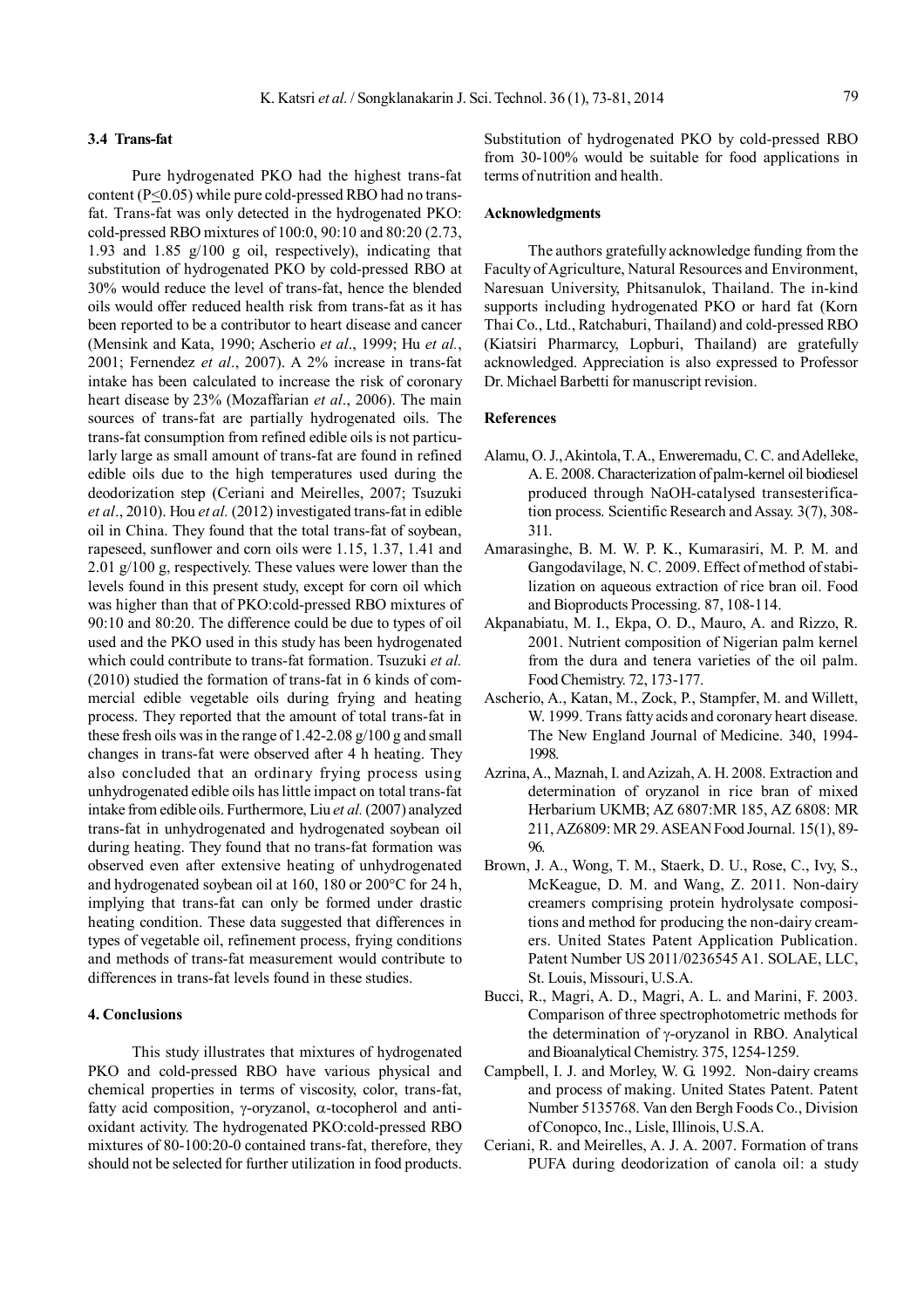through computational simulation. Chemical Engineering and Processing. 46(5), 375-385.

- Chen, C. R., Wang, C. H., Wang, L. Y., Hong, Z. H., Chen, S. H., Ho, W.J. and Chang, C. M. J. 2008. Supercritical carbon dioxide extraction and deacidification of rice bran oil. Journal of Supercritical Fluids. 45, 322–331.
- Chen, M. H. and Bergman, C. J., 2005. A rapid procedure for analysing rice bran tocopherol, to cotrien and  $\gamma$ oryzanol contents. Journal of Food Composition and Analysis. 18, 139-151.
- Chomyong, W. 2008. Study of the production of powdered non-dairy creamer from rice bran oil. Phitsanulok, Thailand: Naresuan University, MSc. thesis. (In Thai)
- Chotimarkorn, C. and Silalai, N. 2008. Addition of rice bran oil to soybean oil during frying increases the oxidative stability of the fried dough from rice flour during storage. Food Research International. 41, 308-317.
- Codex Alimentarius Commission. 2011. CODEX standard for named vegetable oils. CODEX STAN 210-1999.
- Compendium of Methods for Food Analysis. 2003.  $1<sup>st</sup>$  ed. Institute of Food Research and Product Development. Kasetsart University, Bangkok, Thailand.
- Da Silva, M. A., Sanches, C. and Amante, E. R. 2005. Prevention of hydrolytic rancidity in rice bran. Journal of Food Engineering. 75, 487-491.
- Danielski, L., Zetzl, C., Hense, H. and Brunner, G. 2005. A process line for the production of raffinated rice oil from rice bran. Journal of Supercritical–Fluids. 34, 133-141.
- Devi, R. and Arumughan, C. 2007. Antiradical efficacy of phytochemical extracts from defatted rice bran. Food and Chemical Toxicology. 45, 2014-2021.
- Diack, M. and Saska, M. 1994. Separation of vitamin E and -oryzanols from rice bran by normal-phase chromatography. Journal of the American Oil Chemists' Society. 71, 1211-1217.
- Fernandez, M. B., Tonetto, G. M., Crapiste, G. H. and Damiani, D. E. 2007. Revisiting the hydrogenation of sunflower oil over a Ni catalyst. Journal of Food Engineering. 82, 199-208.
- Gardiner, D. S. 1977. Nondairy creamer composition. U.S. Patent. Patent Number 4,046,926.
- Gerhardt, A. L. and Gallo, N. B. 1998. Full fat rice bran and oat bran similarly reduced hypercholesterolemia in humans. Journal of Nutrition. 128, 865-869.
- Ghosh, M. 2007. Review on recent trends in rice bran oil processing. Journal of the American Oil Chemists' Society. 84, 315-324.
- Goh, E. M. 1994. Formulation of lauric oil-containing food products and their performance. Proceedings of the World Conference on Lauric Oils: Sources, Processing and Applications. Manila, Philippines, February 20- 25, 1994, 98-103.
- Graf, E. 1992. Antioxidant potential of ferulic acid. Free Radical Biology and Medicine. 13(4), 435-438.
- Ha, T. Y., Ko, S. N., Lee, S. M., Kim, H. R., Chung, S. H., Kim, S. R., Yoon, H. H. and Kim, I. H. 2006. Changes in nutraceutical lipid components of rice at different degrees of milling. Food Chemistry. 115, 389-404.
- Herbst, S.T. and Wang. 1995. Encyclopedia. London: Barron's Educational Series.
- Hoed, V. V., Ayala, J. V., Czarnowska, M., Greyt, W. D. and Verhe, R. 2010. Optimization of Physical Refining to Produce Rice Bran Oil with Light Color and High Oryzanol Content. Journal of the American Oil Chemists' Society. 87, 1227–1234.
- Hou, J. C., Wang, F., Wang, Y. T., Xu, J. and Zhang, C. W. 2012. Assessment of *trans* fatty acids in edible oils in China. Food Control. 25, 211-215.
- Hu, F. B., Manson, J. E. and Willet, W. C. 2001. Types of dietary fat and risk of coronary heart disease. Journal of the American College of Nutrition. 20 (1), 5-19.
- Imsanguan, P., Roaysubtawee, A., Borirak, R., Pongamphai, S., Douglas, S. and Douglas, L. P. 2008. Extraction of  $\alpha$ -tocopherol and g-oryzanol from rice bran. Food Science and Technology. 41, 1417-1424.
- Jang, E. S., Jung, M. Y. and Min, D. B. 2005. In: Hydrogenation for low trans and high conjugated fatty acids. Institute of Food Technologist, U.S.A.
- Jennings, B. H. and Akoh, C. C. 2009. Characterization of a rice bran oil structured lipid. Journal of Agricultural and Food Chemistry. 57, 3346-3350.
- Jennings, B. H. and Akoh, C. C. 2010. Trans-free plastic shortenings prepared with palm stearin and rice bran oil structured lipid. Journal of the American Oil Chemists' Society. 87, 411-417.
- Kaimal, T. B. N. 1999. g-oryzanol from rice bran oil. Journal of Oil Technology Association India. 31, 83-93.
- Kelly, P.M., Oldfield, D.J. and Teehan, C.M. 1999. Coffee-Stability of Agglomerated whole Milk Powder and other Dairy Creamer Emulsion (Coffee-Stability of dried Creamer), The Dairy Products Research Centre, Moorepark, Fermoy, Co. Cork, Ireland.
- Kim, J. S., and Godber, J. S. 2001. Oxidative stability and vitamin E levels increased in restructured beef roasted with added rice bran oil. Journal of Food Quality. 24, 17-26.
- Kok, S., Ong-Abdullah, M., Ee, G. C. and Namasivayam, P. 2011. Comparison of nutrient composition in kernel of tenera and clonal materials of oil palm (*Elaeis guineensis* Jacq.). Food Chemistry. 129, 1343-1347.
- Lichenstein, A. H., Ausman, L. M., Carrasco, W., Gualtieri, L. J., Jenner, J.L., Ordovas, J. M., Nicolosi, R. J., Goldin, B. R. and Schaefer, E. J. 1994. Rice bran oil consumption and plasma lipid levels in moderately hypercholesterolemic humans. Arteriosler Thromb. 14, 549- 556.
- Liu, W. H., Stephen Inbaraj, B. and Chen, B. H. 2007. Analysis and formation of *trans* fatty acids in hydrogenated soybean oil during heating. Food Chemistry. 104, 1740-1749.